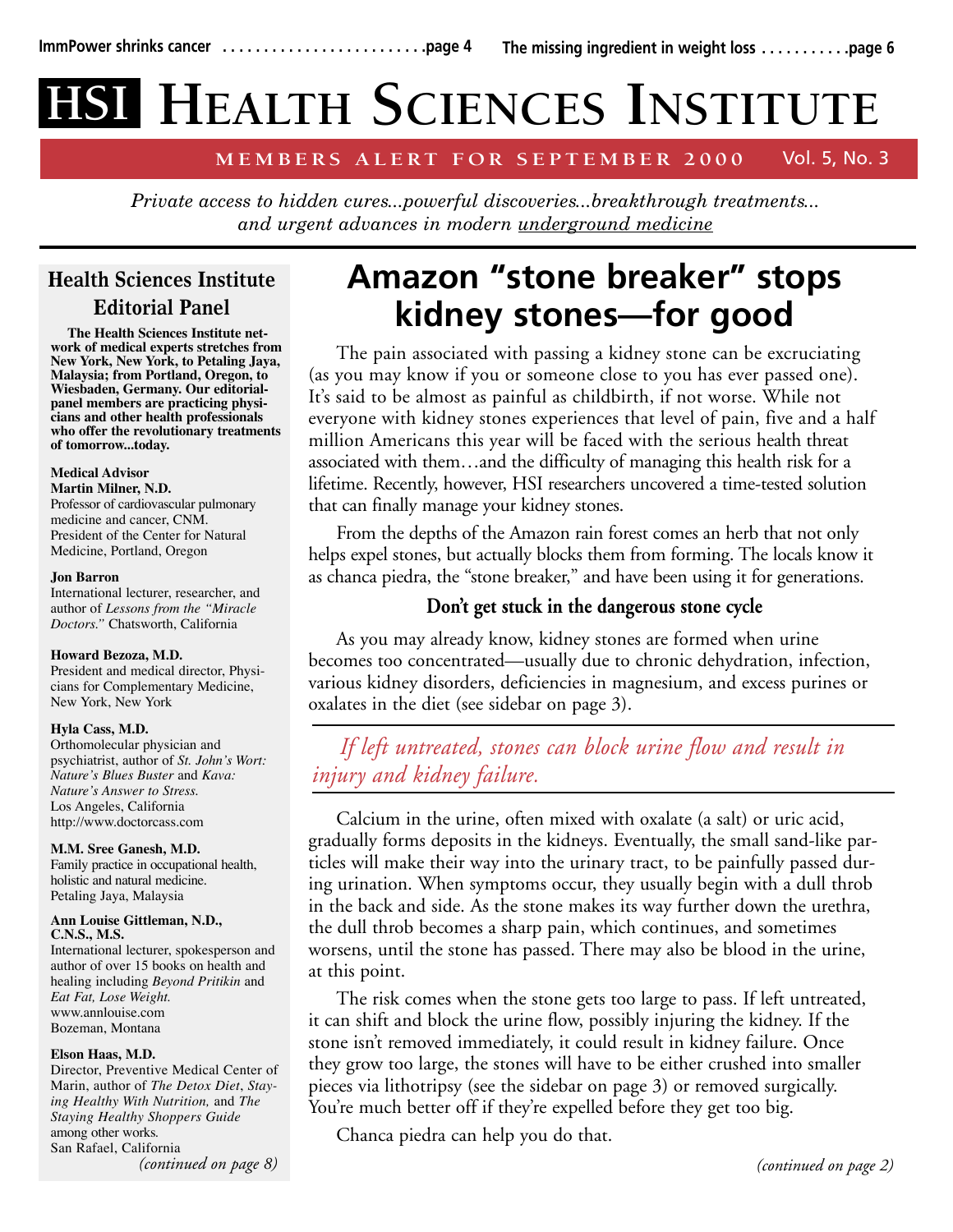## **94 percent successful in eliminating stones**

Chanca piedra has proven to be a potent antispasmodic. In other words, it prevents muscle spasms while at the same time, facilitates the expulsion of kidney stones by helping to relax the smooth muscle tissue in the ureter and bladder walls.<sup>2</sup>

*If you have one occurrence of kidney stones, you're almost assured a repeat visit. It's a lifelong disorder. After carefully reviewing over 100 case*

(According to HSI medical editor, Dr. Martin Milner, this also makes chanca piedra a possible treatment for menstrual cramping and hypertension.)

The urinary tract is a tight, narrow tube. Chanca piedra relaxes that tube, opening it up and letting the stones move down with much greater ease.

## *And greater ease means less pain.*

How successful is chanca piedra in expelling stones? Dr. Wolfram Wiemann of Nuremburg, Germany, an advocate of the herb, investigated the question. After carefully reviewing over 100 case studies, he found the herb *94 percent successful in eliminating stones*. 3

But the stone breaker's benefit doesn't end there.

# **Chanca piedra prevents stones from forming**

Kidney stones are tough to live with. Not only

<sup>1</sup> Monograph, "Royal Break-Stone," found at

www.naturalhealthconsult.com/monographs/breakstone.html

<sup>2</sup> *Braz J Med Biol Res* 17(3-4):313-321, 1984

<sup>3</sup> "Chanca Piedra," referenced quote 17, found at www.rain-tree.com/chanca.html



**Director** Jenny Thompson

**Associate Director** Brian Saint-Paul

**Editorial Director** Karen M. Reddel

**Research Manager** John Probst

**Editorial Associate** Amanda L. Ross

**Copy Editor** Ken Danz

**Conference Director** Barbara Perriello

**Designer** Ramsey Brisueño

**Subscriber Advocate** Ron Ramsey

### **Our Mission**

**The Health Sciences Institute is dedicated to uncovering and researching the most urgent advances in modern underground medicine.** 

**Whether they come from a laboratory in Malaysia, a clinic in South America, or a university in Germany, our goal is to bring the treatments that work directly to the people who need them. We alert our members to exciting breakthroughs in medicine, show them exactly where to go to learn more, and help them understand how they and their families can benefit from these powerful discoveries.**

do you have to deal with the pain and the fear of serious kidney damage, but your life ends up revolving around your stone-formation cycle. You don't want to be on a two-week trip when your stones start acting up…if one of them blocks off a kidney, where would you find an emergency room? And what if you're driving on a crowded highway and are suddenly hit with the blinding pain of passing a stone? These are *very real*, and *very dangerous* possibilities.

*studies, Dr. Wolfram Wiemann found the herb 94 percent successful in eliminating stones.*

And the problem doesn't end with just one stone. If you have one occurrence of kidney stones, you're almost assured a repeat visit. It's a lifelong disorder.

But now, you don't need to twist your schedule around a possible kidney-stone crisis or live in fear of one. Chanca piedra, by inhibiting stone formation, can give you back your freedom.

In a 1999 study, researchers confirmed that chanca piedra has a "potent and effective" inhibitory effect on the formation of calcium-oxalate crystals (the

**Moving? Missed an issue?** Please let us know within 60 days of moving or if you have not received an issue. (International subscribers, please notify us within 90 days.) After this time period, missed issues can be purchased for US\$5 each. Postage costs may apply to international requests.

#### **How to contact the Health Sciences Institute**

To contact the Health Sciences Institute members services hotline, please call (410)895-7904 or write to Health Sciences Institute, 819 N. Charles St., Baltimore, MD 21201. International subscribers, please call (410)783-8440 or fax (410)230-1258. All cancellations should be mailed to P.O. Box 206, Baltimore, MD 21203. If, for any reason, member services is unable to handle your request in a satisfactory manner, you may contact a subscriber advocate. Subscriber advocates can be reached via our telephone hotline, (410)223-2690 or via E-mail at subscriberadvocate@agora-inc.com.

Your private Members Alert is a monthly publication of the Health Sciences Institute. ©Copyright 2000 Institute for Health Sciences L.L.C., 819 N. Charles St., Baltimore, MD 21201. Published monthly for \$74 per year. Periodicals postage paid at Baltimore, Maryland, and additional mailing offices. POSTMASTER: Send address changes to Health Sciences Institute, 702

Cathedral St., Baltimore, MD 21201. All rights reserved. No part of this report may be reproduced by any means or for any reason without the consent of the publisher.

This information is provided as information only and may not be construed as medical advice or instruction. No action should be taken based solely on the contents of this publication. Readers should consult appropriate health professionals on any matter relating to their health and well-being. The information and opinions provided in this publication are believed to be accurate and sound, based on the best judgment available to the authors, but readers who fail to consult appropriate health authorities assume the risk of any injuries. The publisher is not responsible for errors or omissions.

**Statements made in this issue have not been evaluated by the Food and Drug Administration. Products discussed are not intended to diagnose, treat, cure, or prevent any disease.**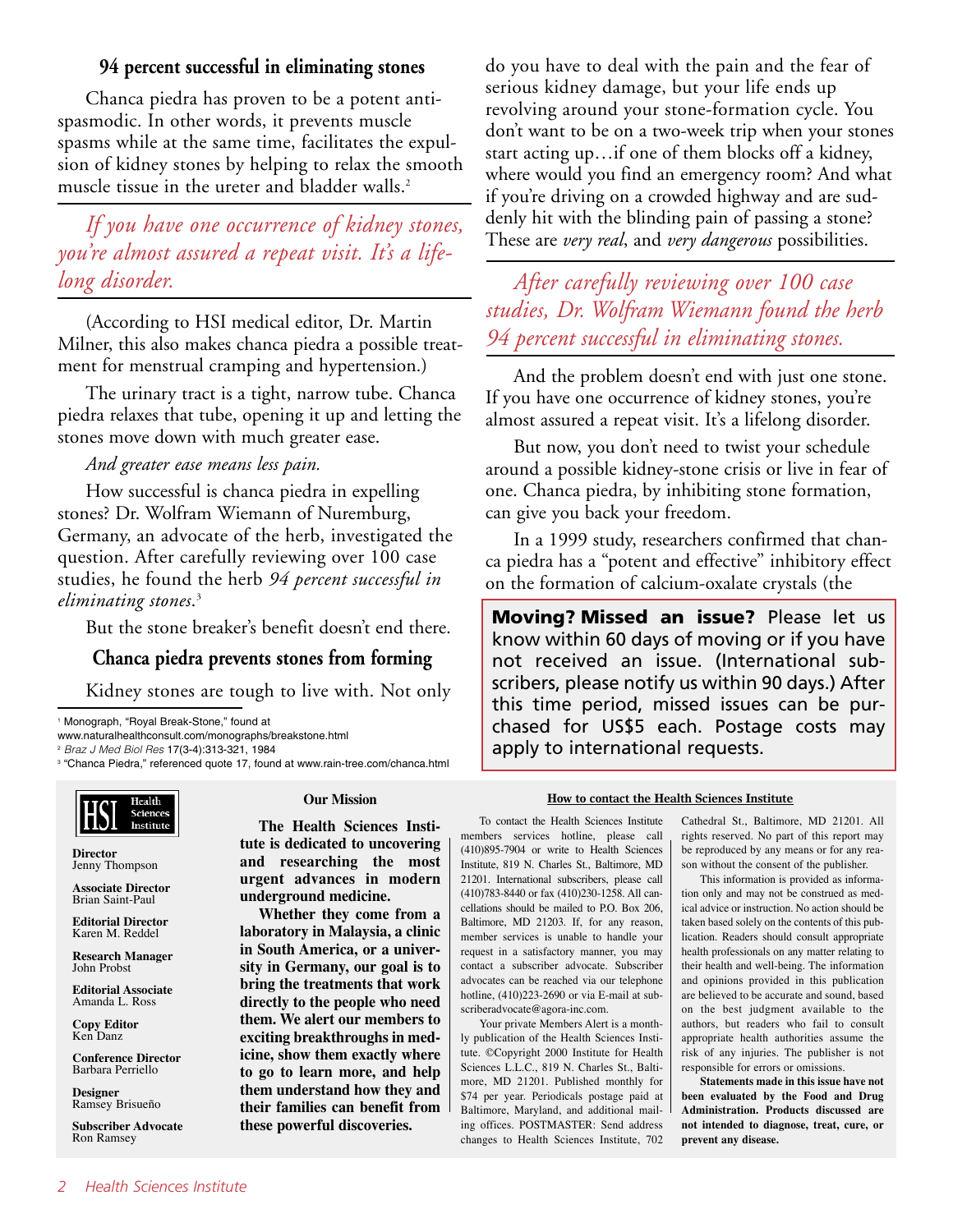building blocks of most kidney stones). Not only that, but this effect was found even at *very* high levels of calcium oxalate.4 There's something in the chemical makeup of the herb that prevents stone formation, though the researchers were unable to determine precisely what it is.

# **How to get relief—now**

Raintree Nutrition, a company dedicated to getting little-known rain forest cures into the U.S. market, carries a potent chanca piedra extract. It comes in a 2-ounce bottle for \$18.95 (roughly a month's supply). They recommend taking 30 drops, once or twice daily.

If you're suffering from the fear and agony of kidney stones, you *need* to give chanca piedra a try. Apart from occasional cramping from stone expulsion, *it has no side effects*. And the herb has proven itself, both in clinical practice and in the laboratory.

*See your Member Source directory for ordering*  $information$ . **HSI** 

<sup>5</sup> "Kidney Stone in Adults," National Kidney and Urologic Diseases Information Clearinghouse <sup>6</sup> *Family Practice News* 21:35021B, 2000

# **Health on the high seas**

Cruise your way to better health! We're pleased to announce that we're finalizing plans for the first HSI Cruise. See Future issues for details on dates, speakers, and topics.

# **Kidney Stones 101––causes and treatments**

Kidney stones are in many ways a mystery. In the past 20 years, the number of occurrences has been growing in the U.S. (up to five and a half million episodes this year alone). The cause of the increase is unknown.

On average, men are more likely than women to develop stones, though the numbers of afflicted women have been increasing.<sup>5</sup> And if your family has a history of stones, you have an increased chance of developing them yourself.

Diet plays a role in the cause and prevention of kidney stones. If your stones are composed of calcium oxalate, you should avoid dairy products, chocolate, tea, dark-green leafy vegetables, antacids, and anything else high in oxalate. On the other hand, if your stones are formed from uric acid, you need to significantly reduce the amount of red meat you eat.

You should also drink more water (at least 2 liters a day—see the article on water in last month's issue). Water helps dilute the urine and prevent the formation of stones. It also helps flush out the smaller stones that may already be present in your kidneys.

A recent study has also revealed that vitamin B6 acts to prevent stones as well, and should be part of your regimin.<sup>6</sup>

If, however, you feel an excruciating pain around the area of your kidneys, that neither moves (indicating a stone passing) or relents and you're unable to pass urine, you'll need to go to

the hospital *immediately*. This could be an indication that a stone has gotten lodged, and it'll need to be dealt with quickly.

If you have stones too large to expel (generally revealed through an X-ray), you'll have to look at other options. The most common is extracorporeal shockwave lithotripsy (ESWL). This procedure uses shockwaves to travel through the tissue and crush the stones. The smaller, sand-like particles are then passed out through the urinary tract.

ESWL isn't generally dangerous, but it does have some side effects you should be aware of. Abdominal or back bruising can occur, and most patients have blood in their urine for a few days after treatment. Occasionally, the offending stones aren't crushed finely enough to be expelled; in that case, additional ESWL treatments may be necessary.

Another alternative is IV chelation therapy with EDTA, magnesium, and B vitamins. This is especially effective in stones that are calcium oxalate rather than pure urate. The EDTA extracts the calcium and gradually dissolves the larger stones.

The American College for Advancement in Medicine is one prominent organization that trains doctors in IV chelation and can provide a list of physicians in your local area. Send a #10 self-addressed envelope, plus \$1 postage to: American College for Advancement in Medicine, P.O. Box 3427, Laguna Hills, CA 92654.

You can also see their website at www.acam.org.

<sup>4</sup> *Nephron* 81(4):393-397, 1999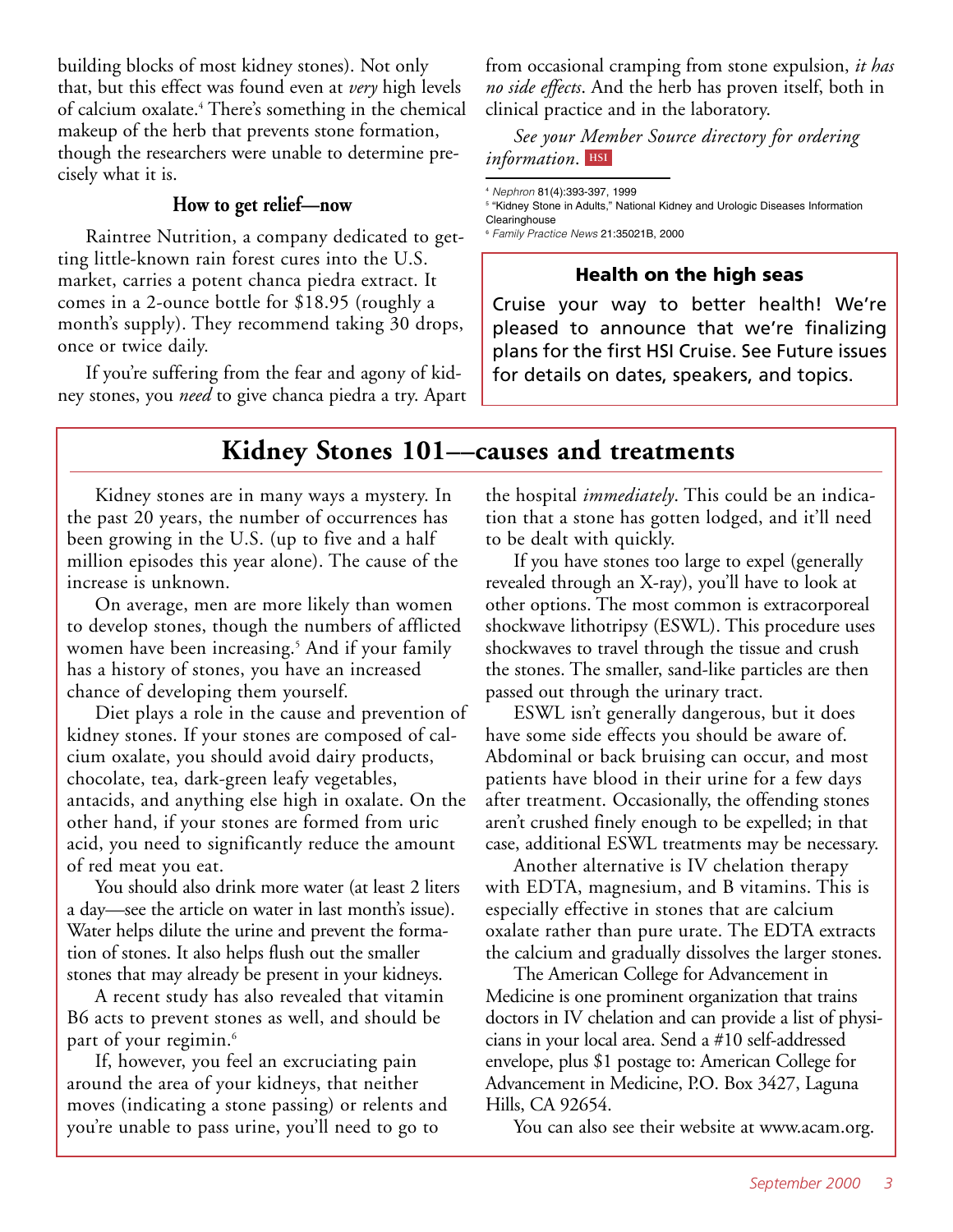# **AHCC proves its power to HSI members** Cancer shrinks 20 percent in three months

When we received the letter from Marie Morrissey, one of our members from Whitstone, New York, we were thrilled.

Marie read our January 2000 issue featuring AHCC (ImmPower), a hybridized mushroom extract that electrifies the body's immune system. Struggling with breast cancer, she decided to try ImmPower, hoping it would help. After just three months, a cancer blood test showed that not only had the tumor stopped growing, but *it shrank 20 percent!* That's 20 percent in three months.

*"ImmPower was like a shot in the arm. It gave me so much more energy. I could do more. I was able to go through the day without having to rest. Now I have the energy to take care of myself."*

"I am convinced that it was due to ImmPower. I am grateful for all the natural products I learn about in the health letters, especially ImmPower in Health Sciences Institute. Could ImmPower be the answer to cancer?"

You can imagine we were elated by the wonderful results Marie received and immediately called the makers of ImmPower to see if they had gotten any more feedback from our members.

Apparently, since the original story ran in January, they've been flooded with remarkable stories like Marie's from other HSI members.

## **HSI members experience immune-system energy boost**

As we told you in January, ImmPower has been shown to *triple* the activity of NK cells. And the more active the cells are, the more enemy cells are destroyed. Once your immune system is back on track, you'll not only have protection against disease but you could very well also experience a surge in energy. HSI member Bonnie Herrig of Marysville, California, discovered this for herself.

"I noticed the change almost immediately. Before I started taking it, I felt like I was just existing. I didn't

have the motivation to go through the day. It just felt like a daily routine. But this product was like a shot in the arm. It gave me so much more energy. I could do more. I was able to go through the day without having to rest. Now I have the energy to take care of myself…and I can extend it to friends who are less fortunate. I can do more for others. And the effect doesn't fade as time goes on. It's just a wonderful product. I don't want to be without it."

Member Jacqueline Turchick of Tucson, Arizona, had a similar experience. After finishing radiation treatment for breast cancer, she remembered the HSI article about ImmPower she'd read in the January 2000 issue. This, she thought, would be the perfect time to try ImmPower. She was right.

# **Natural Killer cells your body's best friends**

It's no exaggeration to call your body a battlefield. A fierce and constant war is being waged right now inside of you. The stakes are high, and your health is the prize.

At every moment of every day, disease is trying to invade your body. Luckily, you have powerful allies on your side: Natural Killer (NK) cells. NK cells are very much like an army on patrol. They swarm through the body, seeking out tumor cells and infectious microbes (the opposing soldiers). When the enemy is located, the NK cells bind themselves to the target and shoot a burst of chemicals into the offending cell, causing it to literally explode.<sup>1</sup>

A body that has a sufficient number of active NK cells is healthy. The enemy is overwhelmed and destroyed. However, if the NK cells are few or inactive, the body is defenseless. Microbes, tumor cells, and diseases find themselves unopposed and quickly make a home in the immune-deficient body.

If you're sick or suffer from disease, you need to jumpstart your NK cells. That's what ImmPower helps you do.

*For ordering information, see your Member Source Directory on page 8*.

<sup>1</sup> "Understanding the Immune System: Natural Killer Cells," found at http://rex.nci.nih.gov/patients/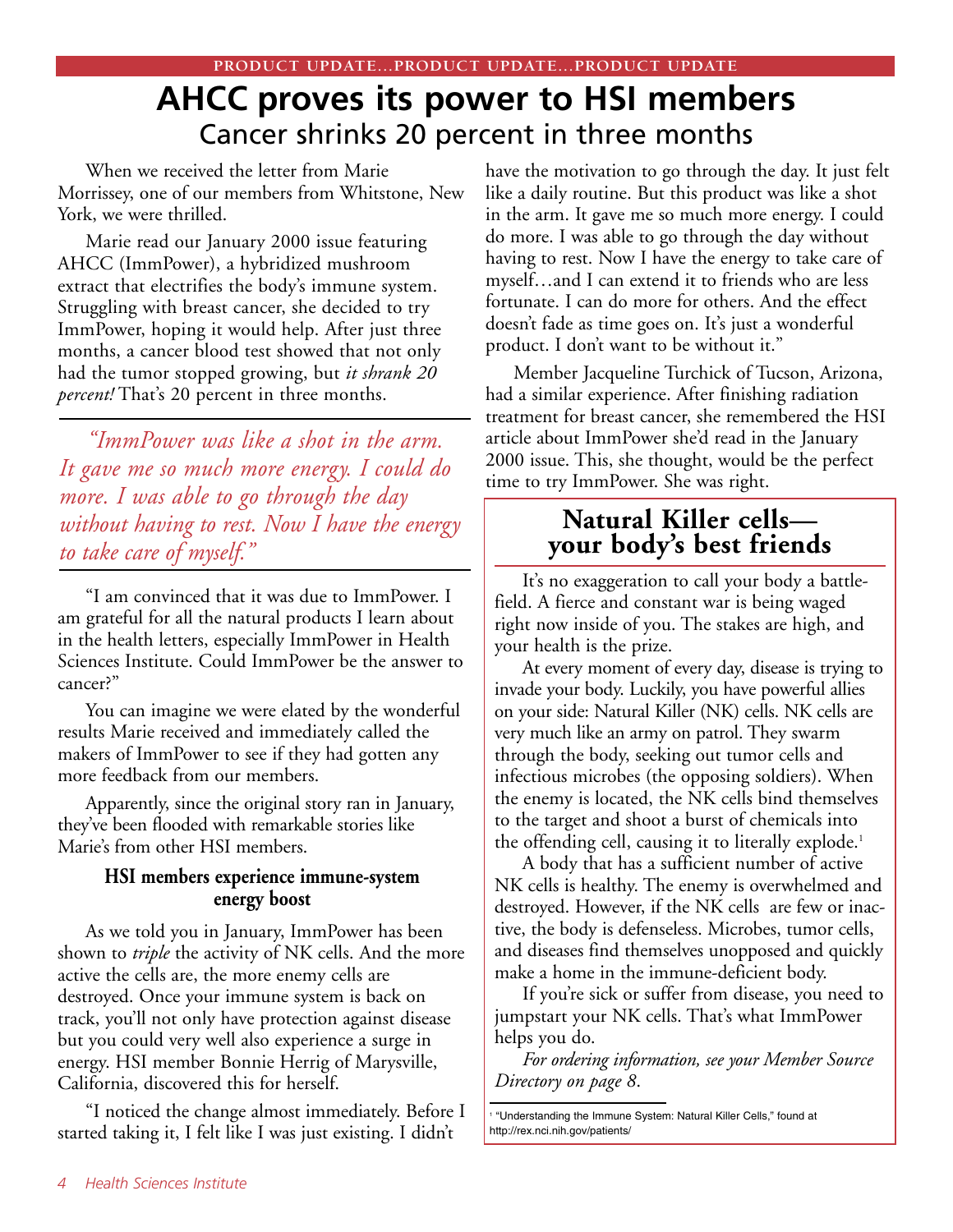"My results were dramatic. I didn't expect to get such a big energy boost after only a few days. However, what really surprised me was my dramatic increase in strength. It came so quickly, I was shocked."

# *"I didn't have the nausea, the weight loss or the lack of energy that's usually associated with my chemotherapy treatments."*

Now, Jacqueline sends ImmPower to her friends and family, knowing they, too, would benefit from this powerful but little-known extract.

"My doctor never mentioned this product to me so if it weren't for HSI, I would have never known about ImmPower (AHCC)."

## **ImmPower fights the side effects of chemotherapy**

Member Carol Lawton of Grand Junction, Colorado, also tried ImmPower after reading our article. Undergoing chemotherapy for breast cancer, Carol found the ImmPower a strong counter to the standard chemo side-effects.

"I didn't have the nausea, the weight loss, or the lack of energy that's usually associated with my

chemotherapy treatments."

Even though she's completed her chemotherapy, she still takes ImmPower to build up her immune system and to help her remain healthy.

"I am very happy I read about ImmPower. It has helped me considerably, and I continue to take it every day."

"If it weren't for the Health Sciences Institute, I never would have learned about ImmPower and I never would have felt so much better after having taken it."

## **Send us** *your* **success story**

Health Sciences Institute isn't just a network of doctors. You're critical to our mission of reporting on the best available alternative treatments.

We can tell you what the research reports show…we can explain how the extract works…we can tell you where to get it and how much to pay. But only you can describe the *profound* and often lifesaving results.

**HSI** Baltimore, MD 21201. Please don't hesitate to let us know of your success stories so we can help spread the word to help others. Write to: Health Sciences Institute, 819 N. Charles St.,

# **MEMBER QUESTIONS...MEMBER QUESTIONS...MEMBER QUESTIONS**

**Aromatherapy first-aid**

**Q.** I've recently heard about an aromatherapy "emergency mixture," or something like that. Am I correct? If so, what does it contain, and how do I use it?

*Steve L., Londonderry, NH*

Panelist, Dr. Victor Marcial-Vega answers:

**A.** "Emergency Mixture" may be the name of a specific product. I'd need to know what company makes it and what oils are in it to comment on that specific item.



However, I've used several oils for emergency situations with great success. The following two are blends I use for these purposes:

The Panic Attack blend contains valerian root oil (known for its relaxing power) and other essential oils. It decreases anxiety attacks from severe stress and grief within minutes in 80 percent of the patients I've observed using it.

It's inhaled directly from the bottle for at least one minute. As you inhale, you'll get calmer and the color will return to your face—indicating a generalized relaxation response (a reaction of the brain to the various scents). This essential-oil blend can be used safely by patients receiving other anti-anxiety medications—like tranquilizers and antidepressants—with very little chance of adverse reactions.

There is also a Stress blend containing ylangylang, which is used in much the same way and has a general calming effect in less severe cases. Ideal for day-to-day job-related stress, it can be inhaled as often as needed and can even be diffused in the air. There are two ways to do this. Take a water spray bottle, add about 20 drops of the blend to half an ounce of water and spray the air. This will help purify the air since it has oils that eliminate microorganisms as well as relax the environment.

You can also put the oil on a paper napkin and place it on the intake of an air conditioner. This will also diffuse oil throughout the room. **HSI**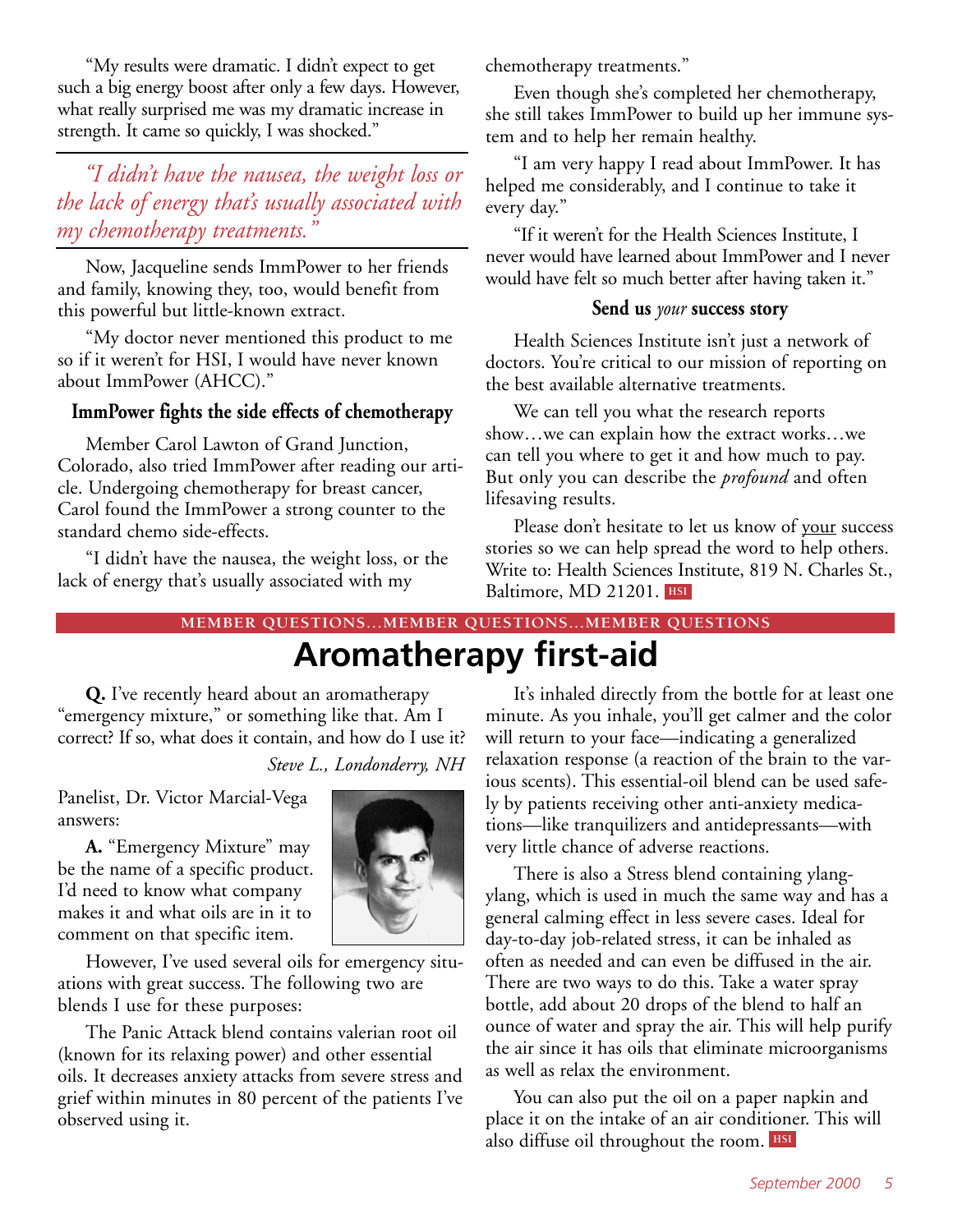# **Is your weight loss formula missing an essential element?**

For millions of us, being overweight *isn't* just a physical condition. It's an emotional condition as well. When you're uncomfortable with your weight, you feel worse about yourself. In fact, a recent study of 40,000 Americans concluded that overweight people are much more likely to suffer from major depression.<sup>1</sup>

It's not hard to figure out why. Television and magazines are full of impossibly thin people. And you're made to feel like you can never match up.

We've recently run across an herb that can not only help you lose weight, but *improve your feeling of well-being and ability to handle stress as well!*

This may be the forgotten element of weight-loss: a person losing weight should address his physical *and emotional* well-being. If you're trying to slim down without addressing the underlying sadness, disappointment, and guilt that come with being overweight, your battle could be much harder.

Researchers have firmly established the need for mood stabilization in weight loss.<sup>2</sup> In fact, some new studies are looking at the use of antidepressants in treating obesity. $3$ 

*"Rhodiola rosea doesn't just aid with weight loss...it's also a gentle but effective mood enhancer, helping to prevent sudden emotional shifts.."*

## **The flower that helps you look** *and feel* **better**

Recently, researchers have discovered the slimming properties of rhodiola rosea (or goldenroot), a little known flower that grows wild in the northern regions of Europe and Scandinavia. Chemicals in the flower activate the enzyme lipase, which works to shrink fat cells.

In a clinical study at the Georgian State Hospital

# **Two other herbs to help you take the pounds off**

In creating Weight Wellness, the formulators at NorthStar Nutritionals have included two other proven fat-burning herbs.

## **Rhododendron caucasium inhibits your body from absorbing fat**

From the Caucasian mountains of Georgia, in the former Soviet Union comes rhododendron caucasium. A cousin of the bushes you may have growing in your backyard, *this* variety of rhododendron contains chemicals that actually block the absorption of the fats you eat.

This was demonstrated in a clinical study at Moscow State Hospital, where 132 volunteers were given 150 milligrams of rhododendron extract three times daily, prior to eating. A control group received the same diet, but without the extract. At the conclusion of the study, both groups' feces were examined for total protein and fat. The rhododendron

group had a 15-20 percent greater fat excretion than the control. In other words, *fat absorption was* blocked for those using the extract.<sup>4</sup>

While there's no evidence of rhododendron stripping the body of nutrients, you might want to take a good fatty acid supplement if you try weight wellness.

## **Seaweed extract jumpstarts your body's fat-burning engine**

Seaweed has long been an important part of the Asian diet. And not surprisingly, Asians have a very low incidence of obesity. Seaweed certainly isn't the only reason for this trend, but it *can* play a vital part in the weight loss regimen of anyone looking to slim down.

This briny plant affects your iodine levels, which increases thyroid function and metabolic activity. If your metabolism is heightened, you'll burn more fat, faster.

Seaweed also contains bulky material, which acts as a sweeper through your digestive system, pulling out harmful fat.

<sup>1</sup> *AM J Public Health* 90(2):251-257, 2000

<sup>2</sup> *Eat Weight Disord* 3(2):78-83, 1998

<sup>3</sup> *Med Hypotheses* 54(6):990-994, 2000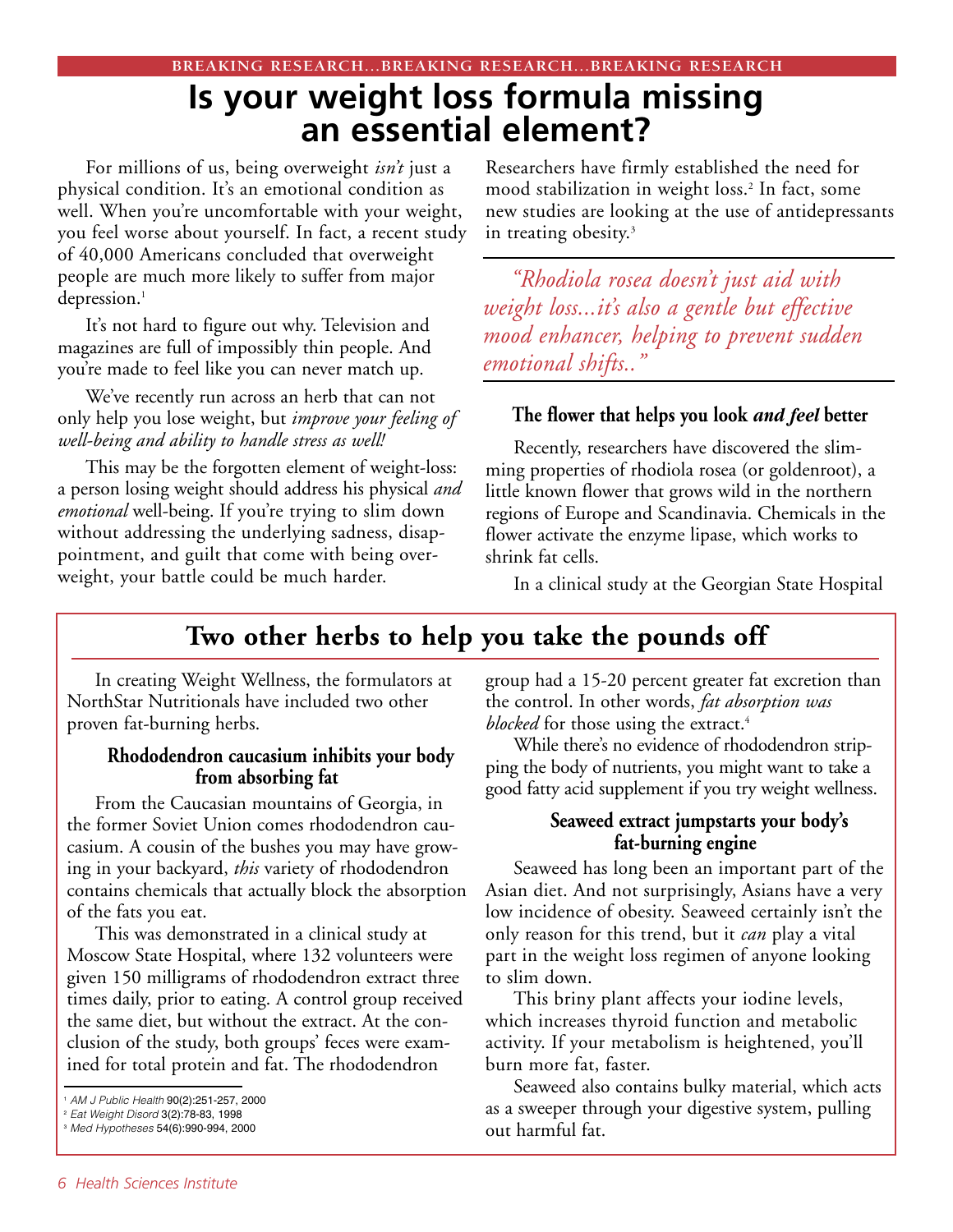(in the former Soviet Union), 130 overweight patients were given rhodiola rosea extract for 90 days. At the conclusion of the study, 92 percent lost an average of 20 pounds. A control group on the same diet—but without the flower extract—lost only 8 pounds.

But rhodiola rosea doesn't just aid with weight loss. It's also a gentle but effective mood enhancer, helping to prevent sudden emotional shifts. This effect is even stronger in those individuals who suffer from mild to moderate depression.

*"A recent double-blind placebo test of the herb on foreign students in Russia showed a dramatic improvement in feelings of well-being and the ability to handle stressful situations."*

The flower extract's effects on stress are well documented. A recent double-blind placebo test of the herb on foreign students in Russia showed a dramatic improvement in feelings of well-being and the ability to handle stressful situations.<sup>4</sup>

To those familiar with rhodiola rosea, this effect will probably come as no surprise. For years, the flower was known and used as an adaptogen—an herb that helps your body adapt to a variety of stresses placed upon it. If you're low on energy, the herb can increase it. If your immune system is battered, the herb can fortify it. And if your mood is down, the herb can lift it.

With rhodiola rosea, you'll have an effective weapon against the physical *and emotional* aspects of obesity.

# **Rhodiola rosea is now available in Weight Wellness**

Recently, HSI was informed of the development of Weight Wellness, a new weight loss product from NorthStar Nutritional, L.L.C. that includes rhodiola rosea.

Since the herb isn't very well known in this country (and is difficult to get), NorthStar has scored a real coup. They've included 100 mg. of rhodiola rosea in their formulation––enough for you to benefit from its proven powers.

NorthStar recommends taking 1 tablet with meals, twice a day. A bottle of 60 tablets costs \$29.95, plus \$4.50 s/h.

Weight control is an individual thing. What works for one person may not work for another.

If you want to lose weight, and nothing else has worked, rhodiola rosea may well be the missing ingredient. Not only will you look better…you'll *feel* better.

# *See your Member Source Directory for ordering information.*

**HSI** October 10. Note: Weight wellness is a completely new formulation. As such it won't be ready for shipment until

<sup>4</sup> Larionov L, PhD Dissertation, Moscow State University Press, 121

<sup>5</sup> *Phytomedicine* 7(2):85-89, 2000

# **Catch up with Ann Louise Gittleman**

HSI panelist on tour for her newest book

**September 22-24:** Natural Products Expo East, Baltimore, MD; Ann Louise will be signing several of her books.



**September 26:** Barnes & Noble book signing and lecture on *The Living Beauty Detox Program,*

842 Sunrise Highway, Bay Shore (Long Island), NY 11706.

**September 27:** MSNBC cable channel, live, in-studio television interview; to run between 1 p.m. and 4 p.m. For details, check the MSNBC website at www.MSNBC.com.

**September 28:** Barnes & Noble book signing and lecture on *The Living Beauty Detox Program*, 1542 Northern Boulevard, Manhasset (Long Island), NY 11030, 8 p.m.

# **To Order Back Issues of HSI:**

To order back issues of *Members Alert*: Please contact our Member Services Department at (800)851-7100 or (410)783-8440. Our representatives will take your calls Monday through Friday, from 9 am to 5 pm, Eastern Standard Time. Back issues cost \$5 per issue. If you're ordering from outside the U.S., issues cost U.S. \$8 plus U.S. \$6.50 shipping and handling.